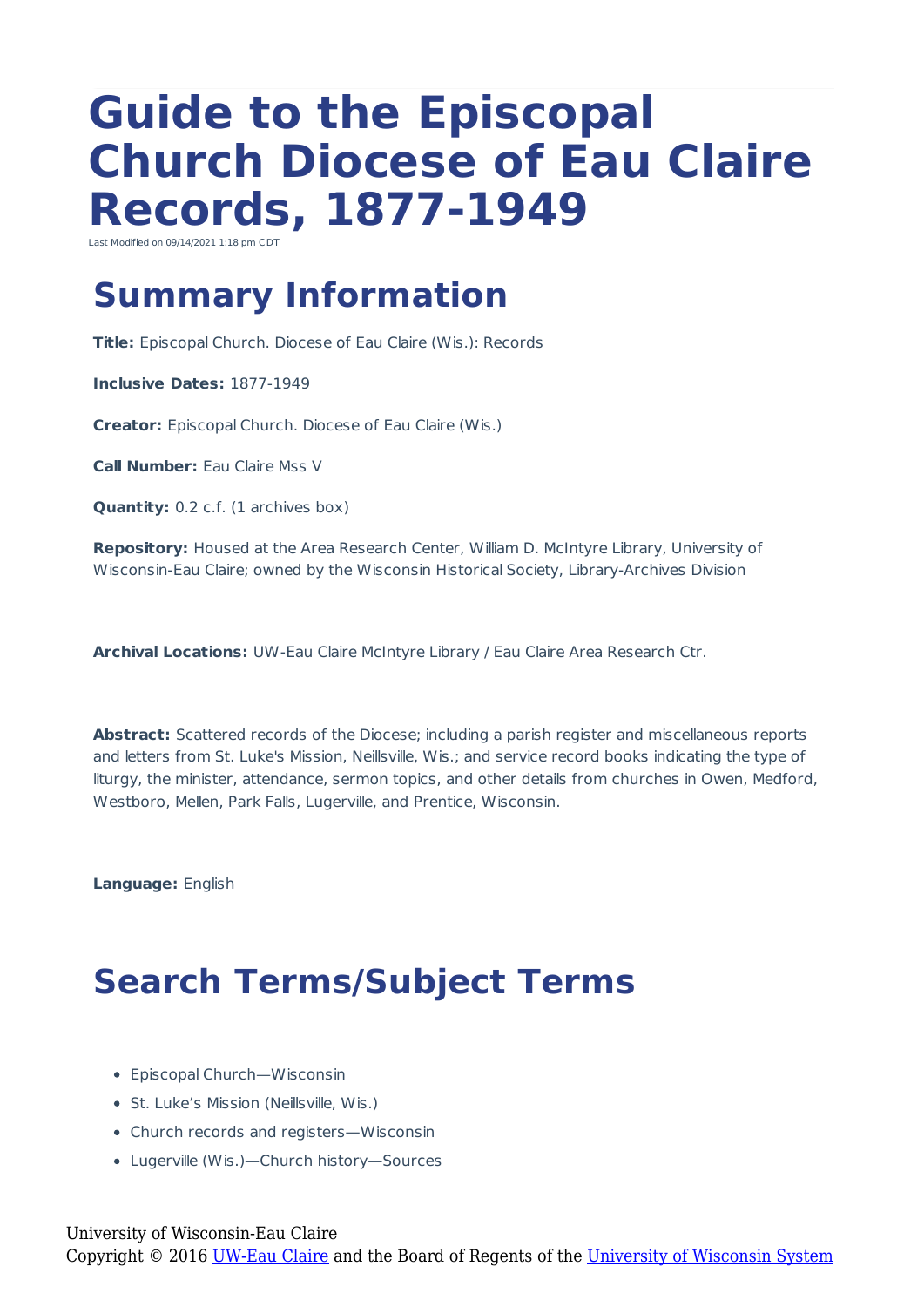- Medford (Wis.)—Church history—Sources
- Mellen (Wis.)-Church history-Sources
- Neillsville (Wis.)—Church history—Sources
- Owen (Wis.)—Church history—Sources
- Park Falls (Wis.)—Church history—Sources
- Prentice (Wis.)-Church history-Sources
- Westboro (Wis.)—Church history—Sources

# **Biography/History**

The Episcopal Diocese of Eau Claire was established early in 1929. The first resident bishop was the Rt. Rev. Frank E. Wilson, rector of Christ Church, Eau Claire, where he was consecrated on May 1, 1929. He died in 1944 and was succeeded by the Rt. Rev. William W. Horstick, the incumbent as of 1971. (See Episcopal Church Annual, 1971, p.102.) The diocese comprises some 35 parishes and missions in northwestern Wisconsin. A few of these are represented in the collection of papers described below.

### **Scope and Content Note**

This collection contains three kinds of records: a parish register, miscellaneous reports and letters, and service record books. The parish register contains a history of the local church, and a record of families, baptisms, confirmations, marriages, burials, and offerings. Both this register and the reports and letters concern St. Luke's Mission, Neillsville, Wisconsin, 1877-1930. They are fragmentary and spotty because St. Luke's repeatedly closed and reopened. (See the history for additional details.) The service record books, 1919-1949, indicate what type of liturgy was held, who the minister was, statistics on the number in attendance, number of communicants, sermon topics, offerings received, etc. The churches concerned are listed in the contents list below. The parish register is also available on microfilm produced by the Genealogical Society of Utah which holds the master negative (GSU #1314835).

# **Administrative/Restriction Information Acquisition Information**

Presented by the Owen Lumber Company via Ralph W. Owen, president, Eau Claire, Wisconsin, July 30, 1963, with the John S. Owen Lumber Company Papers. How these records came into the Company's possession is unknown. Accession Number: M63-139